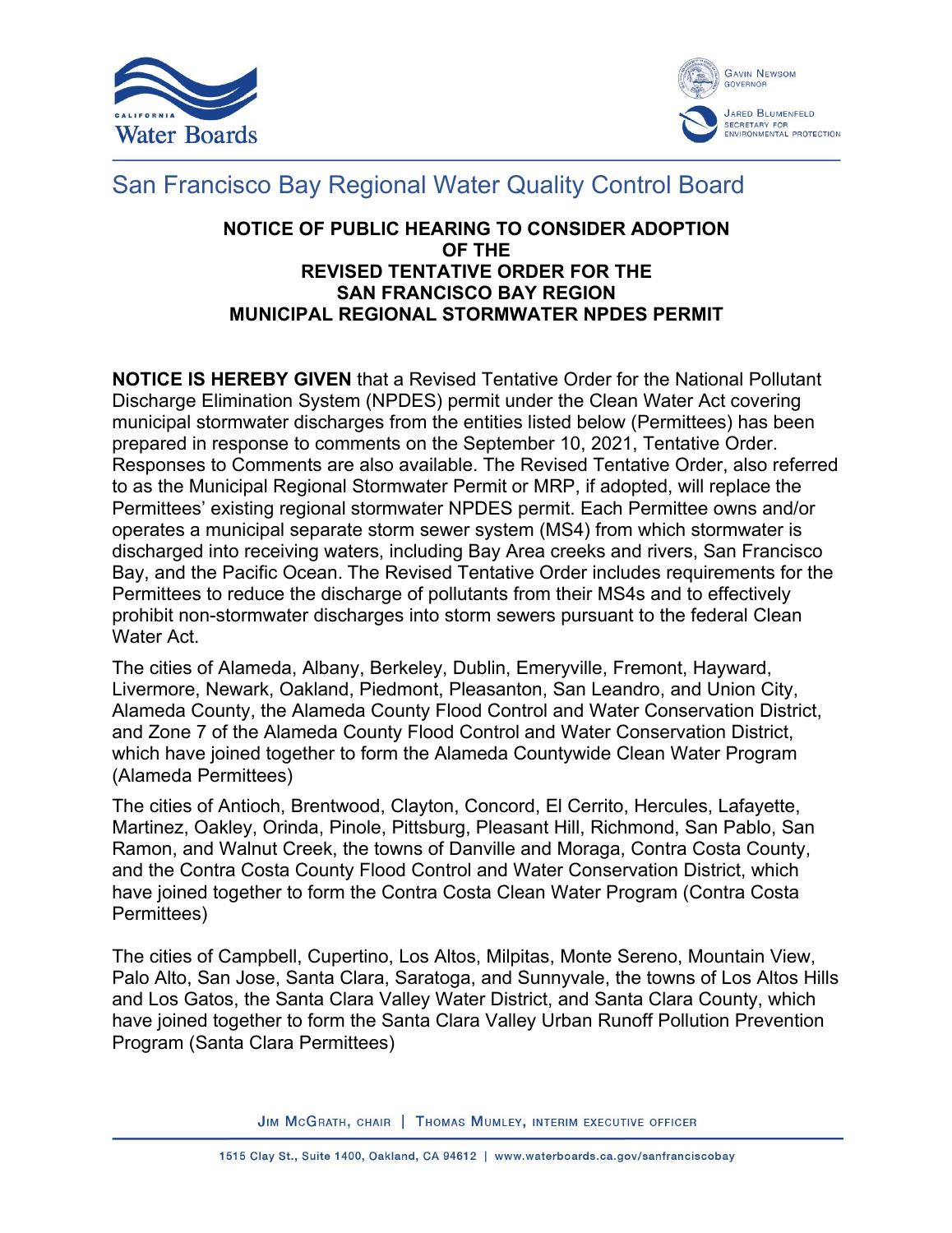The cities of Belmont, Brisbane, Burlingame, Daly City, East Palo Alto, Foster City, Half Moon Bay, Menlo Park, Millbrae, Pacifica, Redwood City, San Bruno, San Carlos, San Mateo, and South San Francisco, the towns of Atherton, Colma, Hillsborough, Portola Valley, and Woodside, the San Mateo County Flood and Sea Level Rise Resiliency District, and San Mateo County, which have joined together to form the San Mateo Countywide Water Pollution Prevention Program (San Mateo Permittees)

The cities of Fairfield, Suisun City, Vallejo, and the Vallejo Flood & Wastewater District, which have joined together to form the Solano Stormwater Alliance (Solano Permittees)

**NOTICE IS ADDITIONALLY HEREBY GIVEN** that the Water Board will hold a public hearing to consider adoption of the Revised Tentative Order as follows:

| <b>DATE:</b>     | May 11, 2022                          |
|------------------|---------------------------------------|
| TIME:            | 9:00 AM (approximate)                 |
| <b>LOCATION:</b> | <b>Elihu M. Harris State Building</b> |
|                  | <b>First Floor Auditorium</b>         |
|                  | 1515 Clay Street                      |
|                  | Oakland, CA 94612                     |

Remote participation will be allowed. Information about participating telephonically or via the remote meeting solution is available at: [https://www.waterboards.ca.gov/sanfranciscobay/board\\_info/remote\\_mee](https://www.waterboards.ca.gov/sanfranciscobay/board_info/remote_meeting/index.html) [ting/index.html](https://www.waterboards.ca.gov/sanfranciscobay/board_info/remote_meeting/index.html) 

If you wish only to watch the meeting, the customary webcast remains available at:<https://cal-span.org/> Please use this link UNLESS you intend to comment.

At the hearing, the Water Board will accept oral public testimony on the Revised Tentative Order, but encourages participants to limit testimony to revisions in the Revised Tentative Order. Speakers should avoid repeating testimony presented at the two-day Board hearing that was held on October 12 and October 13, 2021. To ensure a productive, efficient, and fair hearing in which all participants have an opportunity to be heard, oral comments will generally be limited to **three minutes** or as otherwise directed by the Water Board Chair. The Water Board will conduct the hearing in accordance with the California Code of Regulations, title 23, section 648, et seq. After the close of the public hearing, the Board will consider adopting the Revised Tentative Order.

The Board will not accept any additional written comments. The deadline for written comments was November 16, 2021, pursuant to the October 15, 2021, revised notice on the Tentative Order.